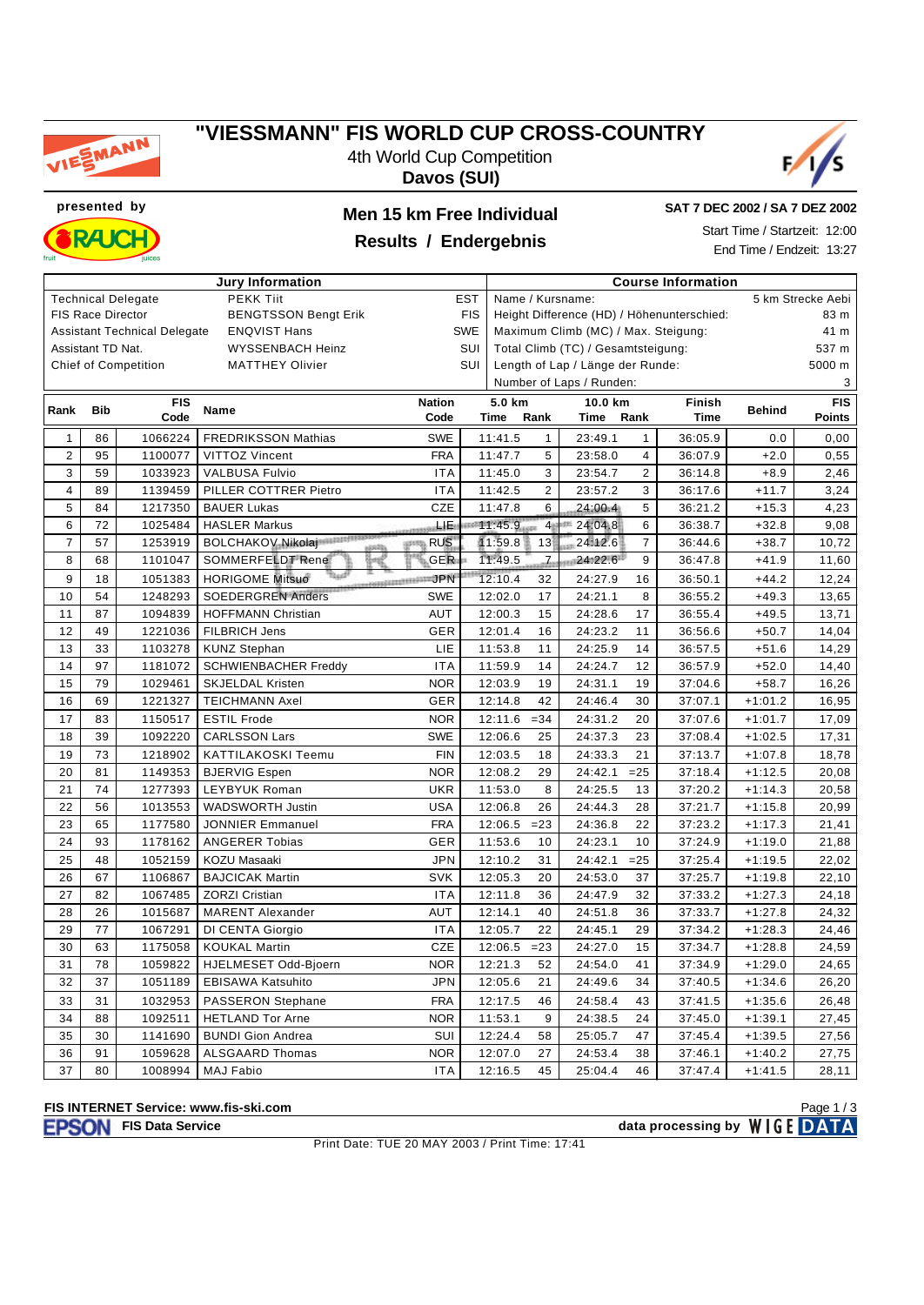

### **"VIESSMANN" FIS WORLD CUP CROSS-COUNTRY**

4th World Cup Competition **Davos (SUI)**



**presented by Men 15 km Free Individual**



### **Results / Endergebnis**

**SAT 7 DEC 2002 / SA 7 DEZ 2002**

Start Time / Startzeit: 12:00 End Time / Endzeit: 13:27

| Rank  | <b>Bib</b>     | <b>FIS</b> | Name                          | <b>Nation</b>         | 5.0 km            |         | 10.0 km |             | Behind    | <b>FIS</b> |
|-------|----------------|------------|-------------------------------|-----------------------|-------------------|---------|---------|-------------|-----------|------------|
|       |                | Code       |                               | Code                  | Time<br>Rank      | Time    | Rank    | <b>Time</b> |           | Points     |
| 38    | 66             | 1148868    | <b>BJONVIKEN Tore</b>         | <b>NOR</b>            | 12:13.2<br>39     | 24:57.7 | 42      | 37:47.8     | $+1:41.9$ | 28,22      |
| 39    | 55             | 3670001    | <b>KRIVUSHKIN Denis</b>       | KAZ                   | 12:21.2<br>51     | 25:07.2 | 48      | 37:49.0     | $+1:43.1$ | 28,56      |
| 40    | 64             | 1035087    | GUTIERREZ Juan J.             | <b>SPA</b>            | 12:09.1<br>30     | 24:43.5 | 27      | 37:50.9     | $+1:45.0$ | 29,08      |
| 41    | 40             | 1372550    | <b>CHTCHOUTCHKINE Serguei</b> | <b>RUS</b>            | 12:11.6<br>$= 34$ | 24:51.7 | 35      | 37:51.5     | $+1:45.6$ | 29,25      |
| 42    | 14             | 1248099    | <b>SCHNIDER Christoph</b>     | SUI                   | 12:21.7<br>53     | 25:02.8 | 44      | 37:52.4     | $+1:46.5$ | 29,50      |
| 43    | 94             | 1106091    | <b>BATORY</b> Ivan            | <b>SVK</b>            | 11:56.6<br>12     | 24:29.7 | 18      | 37:53.8     | $+1:47.9$ | 29,89      |
| 44    | 27             | 1224140    | <b>SANTUS Fabio</b>           | <b>ITA</b>            | 12:07.5<br>28     | 24:53.9 | 40      | 37:55.3     | $+1:49.4$ | 30,30      |
| 45    | 44             | 1022089    | <b>BOTVINOV Mikhail</b>       | <b>AUT</b>            | 12:15.3<br>43     | 24:46.6 | 31      | 37:56.4     | $+1:50.5$ | 30,61      |
| 46    | 85             | 1059725    | <b>AUKLAND Anders</b>         | <b>NOR</b>            | 12:12.2<br>37     | 25:08.7 | 50      | 37:56.9     | $+1:51.0$ | 30,74      |
| 47    | 58             | 1107255    | <b>INGESSON Magnus</b>        | <b>SWE</b>            | 12:14.7<br>41     | 24:48.1 | 33      | 37:57.4     | $+1:51.5$ | 30,88      |
| 48    | 60             | 1070007    | <b>MAECHLER Patrik</b>        | SUI                   | 12:20.1<br>50     | 25:03.5 | 45      | 38:01.4     | $+1:55.5$ | 31,99      |
| 49    | 29             | 1347039    | <b>SEIFERT Benjamin</b>       | GER                   | 72<br>12:33.5     | 25:16.3 | 56      | 38:03.6     | $+1:57.7$ | 32,60      |
| 50    | 76             | 1285153    | ROUSSELET Alexandre           | <b>BULLERING FRAT</b> | $12:24.7 = 59$    | 25:15.8 | 55      | 38:04.5     | $+1:58.6$ | 32,85      |
| 51    | 51             | 1371580    | PIROGOV Dmitri                | <b>RUS</b>            | 12:25.3<br>62     | 25:10.2 | 53      | 38:04.9     | $+1:59.0$ | 32,96      |
| 52    | 38             | 1322498    | NOVIKOV Serguei               | <b>RUS</b>            | 12:20.0<br>49     | 25:08.1 | 49      | 38:07.3     | $+2:01.4$ | 33,63      |
| 53    | 36             | 1175155    | بجنبية<br><b>MAGAL Jiri</b>   | <b>CZE</b>            | 12:26.8<br>65     | 25:19.5 | 57      | 38:07.4     | $+2:01.5$ | 33,65      |
| 54    | 71             | 3670002    | <b>ODNODVORTSEV Maxim</b>     | KAZ                   | 12:22.5<br>54     | 25:08.8 | 51      | 38:09.7     | $+2:03.8$ | 34,29      |
| 55    | 28             | 1325602    | PIETILAE Sami                 | <b>FIN</b>            | 12:15.9<br>44     | 24:53.6 | 39      | 38:14.3     | $+2:08.4$ | 35,56      |
| 56    | 50             | 1272737    | <b>EDER Johannes</b>          | AUT                   | 12:23.7<br>$= 56$ | 25:24.0 | 61      | 38:18.6     | $+2:12.7$ | 36,76      |
| 57    | 70             | 1276520    | <b>KANAMARU Tomio</b>         | <b>JPN</b>            | 71<br>12:30.4     | 25:22.5 | 60      | 38:23.0     | $+2:17.1$ | 37,97      |
| 58    | 34             | 1323468    | <b>REHEMAA Aivar</b>          | <b>EST</b>            | 12:13.0<br>38     | 25:19.7 | 58      | 38:25.6     | $+2:19.7$ | 38,69      |
| 59    | 22             | 1171469    | <b>MASLOV Dmitri</b>          | <b>RUS</b>            | 12:26.6<br>$=63$  | 25:24.2 | 63      | 38:26.1     | $+2:20.2$ | 38,83      |
| $=60$ | 11             | 1267984    | <b>ROMER David</b>            | SUI                   | 79<br>12:41.8     | 25:32.2 | 66      | 38:28.8     | $+2:22.9$ | 39,58      |
| $=60$ | 62             | 1046436    | <b>URAIN Gerhard</b>          | <b>AUT</b>            | 12:19.3<br>48     | 25:09.7 | 52      | 38:28.8     | $+2:22.9$ | 39,58      |
| 62    | 41             | 1223752    | <b>KOSTNER Florian</b>        | <b>ITA</b>            | 12:19.2<br>47     | 25:21.0 | 59      | 38:28.9     | $+2:23.0$ | 39,61      |
| 63    | 75             | 1028588    | <b>ASCHWANDEN Wilhelm</b>     | SUI                   | 12:26.6<br>$=63$  | 25:34.1 | 68      | 38:35.4     | $+2:29.5$ | 41,41      |
| 64    | 17             | 1248390    | <b>OESTBERG Fredrik</b>       | <b>SWE</b>            | 12:29.8<br>68     | 25:38.0 | 72      | 38:40.8     | $+2:34.9$ | 42,91      |
| $=65$ | 53             | 1051480    | <b>IMAI Hiroyuki</b>          | <b>JPN</b>            | 12:22.7<br>55     | 25:41.3 | 75      | 38:44.3     | $+2:38.4$ | 43,88      |
| $=65$ | 90             | 1153621    | <b>BRINK Joergen</b>          | <b>SWE</b>            | 12:30.1<br>$=69$  | 25:24.1 | 62      | 38:44.3     | $+2:38.4$ | 43,88      |
| 67    | 61             | 1374975    | ROTCHEV Vassili               | <b>RUS</b>            | 12:24.8<br>61     | 25:25.7 | 64      | 38:44.4     | $+2:38.5$ | 43,90      |
| 68    | 23             | 3480011    | <b>OSSINKINE Dmitri</b>       | <b>RUS</b>            | 12:23.7<br>$= 56$ | 25:29.8 | 65      | 38:45.8     | $+2:39.9$ | 44,29      |
| 69    | 15             | 1062635    | KUDO Hiroshi                  | <b>JPN</b>            | 12:47.6<br>83     | 25:42.8 | 76      | 38:46.9     | $+2:41.0$ | 44,60      |
| 70    | 46             | 3670000    | <b>CHEBOTKO Nikolay</b>       | KAZ                   | 12:39.9<br>78     | 25:35.4 | 70      | 38:48.7     | $+2:42.8$ | 45,09      |
| 71    | $\overline{7}$ | 3510090    | <b>RAUCH Corsin</b>           | SUI                   | 84<br>12:48.1     | 25:47.0 | 79      | 38:51.2     | $+2:45.3$ | 45,79      |
| 72    | 16             | 1248681    | <b>TEMPIR Tomas</b>           | <b>CZE</b>            | 12:37.2<br>75     | 25:38.8 | 74      | 38:52.3     | $+2:46.4$ | 46,09      |
| 73    | 32             | 1292331    | SIMILAE Tero                  | <b>FIN</b>            | 12:24.7<br>$= 59$ | 25:34.6 | 69      | 38:52.9     | $+2:47.0$ | 46,26      |
| 74    | 21             | 1070104    | <b>ROELLI Patrick</b>         | SUI                   | 73<br>12:34.1     | 25:37.9 | 71      | 38:54.0     | $+2:48.1$ | 46,56      |
| 75    | 45             | 1320849    | GOLOVKO Andrei                | KAZ                   | 12:45.5<br>80     | 25:50.4 | 80      | 38:55.1     | $+2:49.2$ | 46,87      |
| 76    | 42             | 1282728    | PINTER Juergen                | AUT                   | 12:10.6<br>33     | 25:14.5 | 54      | 38:55.9     | $+2:50.0$ | 47,09      |
| 77    | 96             | 1250136    | <b>DENISOV Vitaly</b>         | <b>RUS</b>            | 12:28.9<br>66     | 25:33.9 | 67      | 38:59.5     | $+2:53.6$ | 48,09      |
| 78    | 12             | 1236556    | <b>ZIHLMANN Andreas</b>       | SUI                   | 12:29.7<br>67     | 25:38.2 | 73      | 39:00.2     | $+2:54.3$ | 48,28      |
| 79    | 19             | 3190002    | <b>CHAUVET Benoit</b>         | <b>FRA</b>            | 12:30.1<br>$=69$  | 25:44.4 | 77      | 39:06.6     | $+3:00.7$ | 50,05      |
| 80    | 13             | 1363141    | FISCHER Remo                  | SUI                   | 12:35.4<br>74     | 25:54.0 | 82      | 39:07.8     | $+3:01.9$ | 50,39      |
| 81    | 47             | 1108225    | <b>BURGERMEISTER Reto</b>     | SUI                   | 12:37.4<br>$= 76$ | 25:46.0 | 78      | 39:20.1     | $+3:14.2$ | 53,79      |

### **FIS INTERNET Service: www.fis-ski.com**

**FISON** FIS Data Service **data processing by** WIGE DATA

Print Date: TUE 20 MAY 2003 / Print Time: 17:41

Page 2 / 3